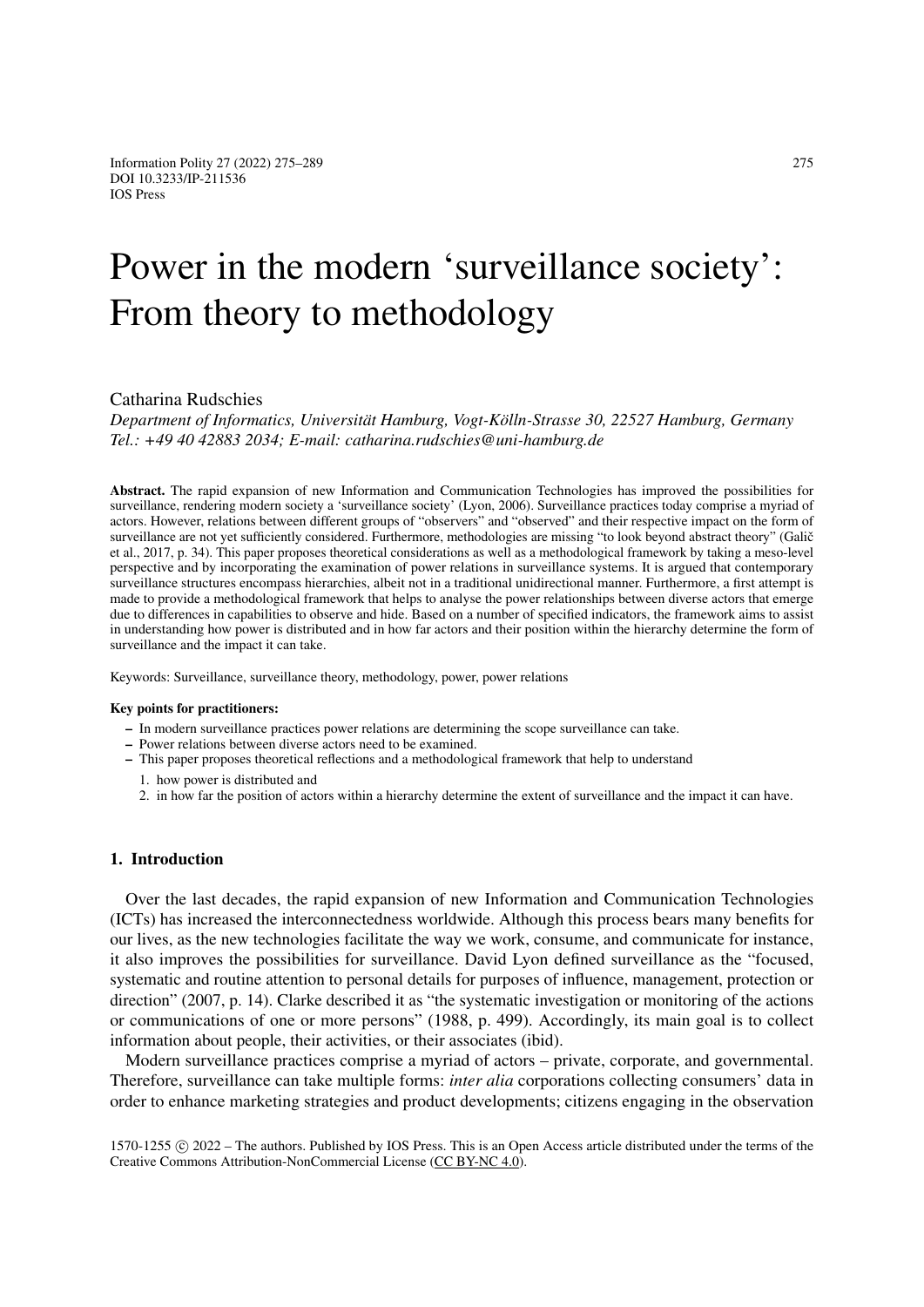of the powerful; self-surveillance via fitness trackers; surveillance of children in parenting activities; CCTV (Closed Circuit Television) and facial recognition systems to surveil, prevent, and punish crimes. Additional surveillance activities are constantly emerging due to the development and expansion of new technologies. Consequently, surveillance has become a norm in our daily life, rendering modern society a 'surveillance society' (Lyon, 2006, p. 7).

Many scholars have tried to theorise surveillance in order to understand where it originates, how it works, and what effects it has. Among them are notably Foucault's concept of the 'Panopticon' (1979), Mathiesen's theory of the 'Synopticon' (1997), Lyon's concept of 'social sorting' (2003), Deleuze's notion of a 'rhizomic' surveillance structure (1987), and Zuboff's account of 'surveillance capitalism' (2015; 2019). While these theories certainly have their merits, many focus on the macro – therefore, the systemic – level. While a macro-level approach focuses on the surveillance society as a whole, it offers little to describe how surveillance differs when looking at varying actors involved in surveillance measures. Thus, what is missing in surveillance studies is a theoretical approach that focuses on the meso-level. Relations between different groups of "observers" and "observed" and their respective impact on the scope of surveillance are not yet sufficiently considered. Furthermore, methodologies are missing "to look beyond abstract theory" (Galič et al., 2017, p. 34).

This paper argues that, contrary to some network theorists, contemporary surveillance structures encompass hierarchies, albeit not in a traditional unidirectional manner. New forms of hierarchies have developed and are important determinants for surveillance structures. Therefore, this paper suggests that the surveillance system is structured in an undefined multidimensional sphere, in which actors are all potentially linked in a network with 'multidirectional hierarchies'. Moreover, surveillance entities decreasingly act in isolation, but often cooperate in an attempt to increase their surveillance potentialities or benefit from the sharing of resources.

In a second step, this study provides a methodological framework to analyse the power relationships between diverse actors that emerge due to differences in capabilities to observe and hide. Based on a number of specified indicators or hypotheses, the framework aims to assist in understanding how power is distributed and in how far actors and their position within the hierarchy determine the form of surveillance and the impact it can have. Unbalanced power relations are always problematic, since they bear threats such as domination, manipulation, or abuse. Therefore, it is of utter importance to identify the strong and weak powers within the surveillance system and to provide solutions for their regulation or protection.

## 2. Reviewing influential surveillance theories

One of the most influential notions in surveillance studies is the 'Panopticon' by Michel Foucault (1977). Originally developed by Jeremy Bentham, it described an architectural figure of a prison that was characterised with a circular arrangement of cells visible to a ward who was located in a tower in the middle of the ring.<sup>[1](#page-1-0)</sup> While the ward was able to observe each inmate at any given time, he himself was invisible to the prisoners making it uncertain when observation actually took place. Foucault used the architecture to explain surveillance structures of any sort. He argued that a panoptic structure with its hierarchical observation produced a consciousness of permanent visibility in the prisoners, which exerted disciplinary power and resulted in their own self-discipline to behave according to a pre-established

<span id="page-1-0"></span><sup>&</sup>lt;sup>1</sup>Besides the prison-Panopticon Bentham actually described a number of different Panopticons with varying characteristics in his writing, see e.g., Galič et al., 2017.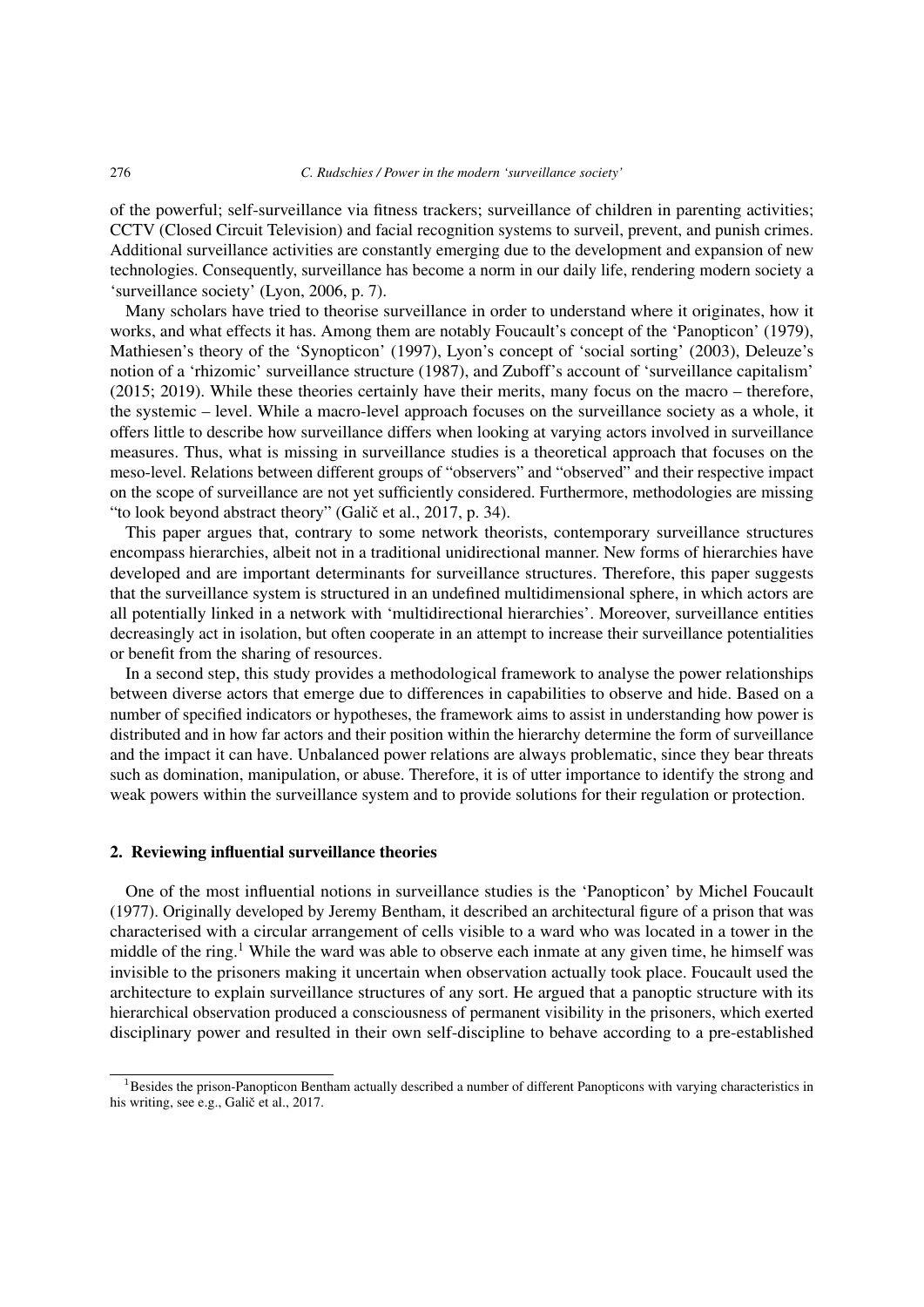norm. (Foucault, 1979, p. 200; Gill, 1995, pp. 11–12) With his concept of power/knowledge he argued that institutions create knowledge in order to regulate and 'normalise' individuals. This knowledge, as Foucault explains, authorises or legitimises power, hence, is power (Danaher et al., 2000, p. 26).

The Panopticon soon became one of the most applied concepts in surveillance studies. Scholars have utilised it to describe the workings of various modern institutions and technologies such as consumer technology, advertising agencies, mass media, data retention, and closed-circuit television (Simon, 2005; Clarke, 1993; Rogers, 2008; Koskela, 2004, Hackley, 2002). Whereas many scholars have affirmed the mechanisms of the Panopticon, there has also been some criticism to its validity. Critics argued that the mechanisms of modern technologies would go beyond the Panopticon. While the Panopticon and its focus on a unilateral power vested in the observer describes a dystopia of totalising power over helpless and passive victims, surveillance operations today no longer have one single authority conducting surveillance over all others. Instead, various groups have acquired the ability to observe others. Thus, surveillance mechanisms of modern technologies would also entail that the many watch the few or the many watch the many. Researchers have, thus, introduced the notions of the 'Synopticon' (Mathiesen, 1997), 'Polyopticon' (Allen, 1994), 'Superpanopticon' (Poster, 1995), 'Omnicon' (Groombridge, 2002), and 'Neopanopticon' (Mann et al., 2003).

David Lyon (2007) contends that the concepts of the Panopticon have been overused (pp. 46–47). Whereas Foucault applied the concept merely to circumscribed spaces, the deterritorialisation that comes with technologies of global reach as well as the increased mobility of individuals raise questions in how far the observer is still able to control each single subject. Moreover, Lyon argues that modern surveillance is not confined to one single purpose but can be manifold and is subject to changes in the future (Lyon, 2006, p. 28; Haggerty & Ericson, 2006, p. 18). A more recent account by Shoshana Zuboff holds that surveillance is no longer bound to observing actual behaviour in a certain setting, but has shifted towards the manipulation of future behaviour with an all-encompassing scope, however, without the totalitarian means of violence (2015; 2019). This suggests that the Panopticon is rather out-dated, as it describes a surveillance structure with clear demarcations of space, purpose, and effect and works under mechanisms of repression.

Despite the aforementioned problematic elements of the Panopticon metaphor, there are also elements that hold true in modern surveillance structures. One of the elements is Foucault's notion of power/knowledge. In modern surveillance operations power/knowledge is created by the systemic collection and processing of data from diverse sources. This information is subject to a process of selection, analysis, categorisation, and classification. All of these processes have in common that they are subject to human decision-making, determining what data is gathered, how it is analysed, and how information outcomes are interpreted. Data processing is, hence, never neutral and cannot work without biases or sometimes even arbitrariness. With the rise of Big Data and Artificial Intelligence (AI), new insights are garnered from great datasets that may include statistical, societal, or historic biases (Friedman & Nissenbaum, 1996; boyd & Crawford, 2012). Profiles that are created for each individual might thus be marked by errors and misinterpretations. Furthermore, how people are classified and to what kind of decisions these classifications lead, is also subject of decision-making by those with access to the data. All of this suggests that knowledge is to some degree created or shaped by observers.

The increasing usage of personal data in the observation of individuals, their actions, and communication, has been termed 'dataveillance' by Roger A. Clarke (1988). David Lyon then described modern surveillance structures as a system for "social sorting". He holds that the categorisation and classification of data poses risks of a "digital divide", meaning that "information itself can be the means of creating divisions" (Lyon, 2003, p. 2). Due to systematic categorisation conducted through algorithms, individuals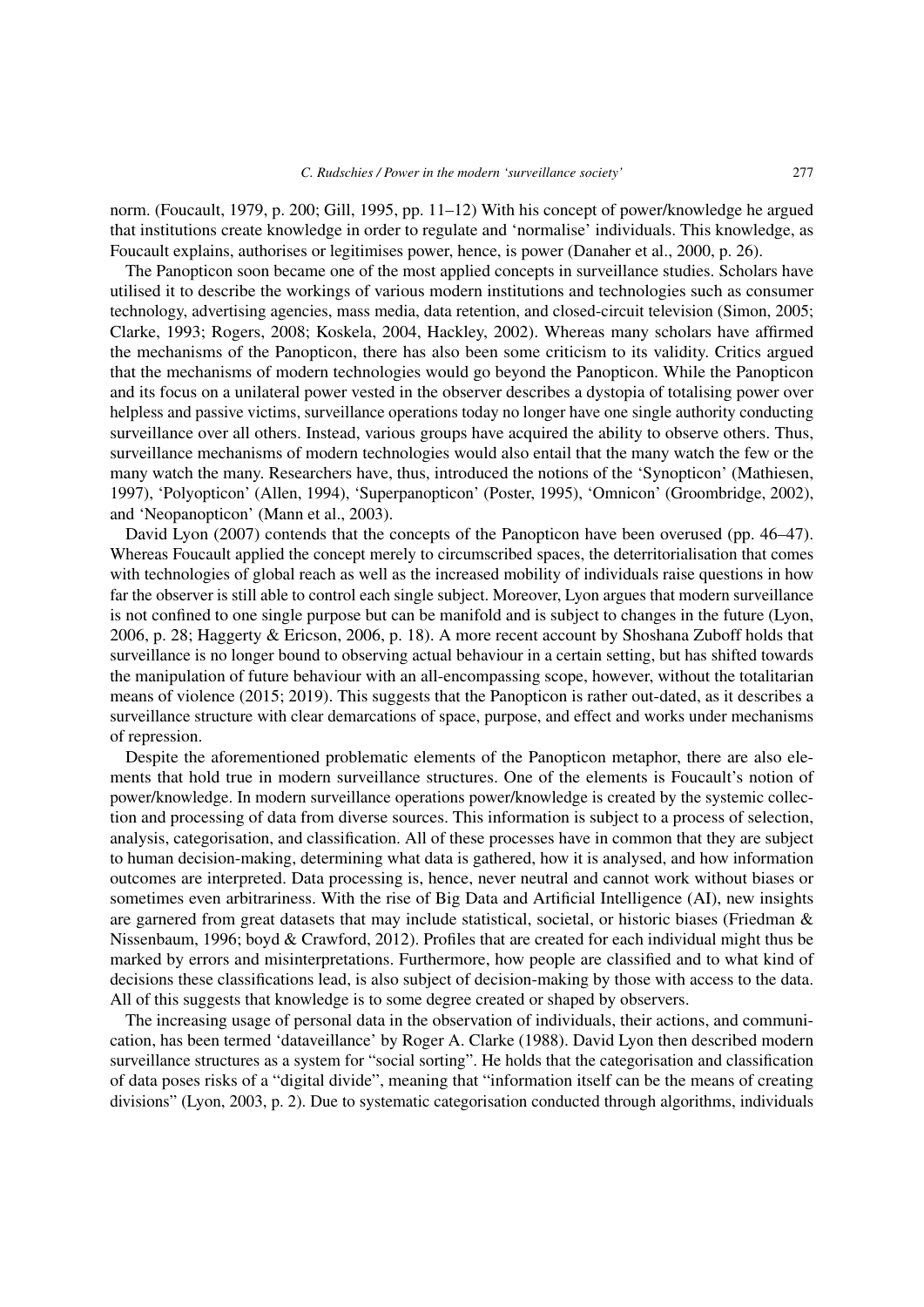can wrongfully be classified, for example as "eligible" or "ineligible" for jobs and loans or as "criminals" or "suspects" even though they have not acted or are not about to act in any illegal way. Categorisation and, even more so prediction removes the legal presumption of innocence, making individuals suspects until they themselves have proven otherwise. In a world where every click, purchase, read, like, comment, and often even move is tracked via technologies, it becomes easier to divide people into endless categories, subgroups, and 'sub-subgroups'. These groups are not static but fluid depending on who is in charge of classification and categorisation and what aims they pursue.

Theories that have emerged in reaction to the 'Panoptic overload' have tried to distance themselves from fixed spaces and a traditional hierarchy by introducing the notion of networks. Modern surveillance structures are increasingly complex and encompass a multitude of actors, who are all interconnected. According to Gilles Deleuze and Félix Guattari, today's surveillance system is of a rhizomic structure characterised by two major attributes: "its phenomenal growth through expanding uses, and its levelling effect on hierarchies" (Haggerty & Ercison, 2000, p. 615). Within such a complex and wide-ranging system, total surveillance has become impossible to conduct. Haggerty and Ericson took up that notion and described surveillance structures as so-called 'assemblages' defined as a machine that . . .

*". . . operates by abstracting human bodies from their territorial settings and separating them into a series of discrete flows. These flows are then reassembled into distinct 'data doubles' which can then be scrutinised and targeted for intervention." (Haggerty & Ericson, 2000, p. 606)*

The two scholars assume that assemblages can overlap and consist of many smaller assemblages. Therefore, they support the idea of a deterritorialised, complex and interconnected surveillance structure.

Zygmunt Bauman first introduced the concept of surveillance via seduction. Accordingly, people voluntarily give away their data in exchange for a product or service. Therefore, consumer seduction replaces repression, since "conduct is made manageable, predictable and hence non-threatening, by a multiplication of needs rather than by a tightening of norms" (Bauman, 1987, p. 168). What Baumann has described can be found in a more enhanced version in Shoshana Zuboff's account of 'surveillance capitalism' (2015, 2019). Zuboff lays out that surveillance capitalism is based on practices of data extraction, accumulation, and analysis aimed at behavioural modification. She holds that the relationship between corporations (like Google) and the population is one without reciprocity, because companies extract data and circumvent meaningful agreement of data subjects. While the network theorists claim surveillance has experienced a levelling effect in hierarchies, Zuboff argues that there is a strong information and power asymmetry between those being in charge of data extraction and analysis and those being subject to it. She claims that surveillance capitalism leads to a redistribution of privacy rights, where rights are accumulated in the hands of surveillance capitalists, while the population loses control over what is to remain secret (Zuboff, 2015, p. 83). Zuboff argues that under surveillance capitalism, "[i]t is no longer enough to automate information flows *about us*; the goal now is to *automate us*" (Zuboff, 2019, p. 19).

# 3. Discussion

The previous section shows that scholars have provided many theoretical conceptions of surveillance. While not all of them provide comprehensive theories, they all add some insights to surveillance studies. Most apparent in the evolution from a panoptic to post-panoptic surveillance structure is the change from territorial to deterritorialised forms of surveillance and a turn away from unidirectional, vertical hierarchies. Network theories show that modern surveillance encompasses a multitude of actors who are observer and observed at the same time. However, what is missing from these theoretical accounts is a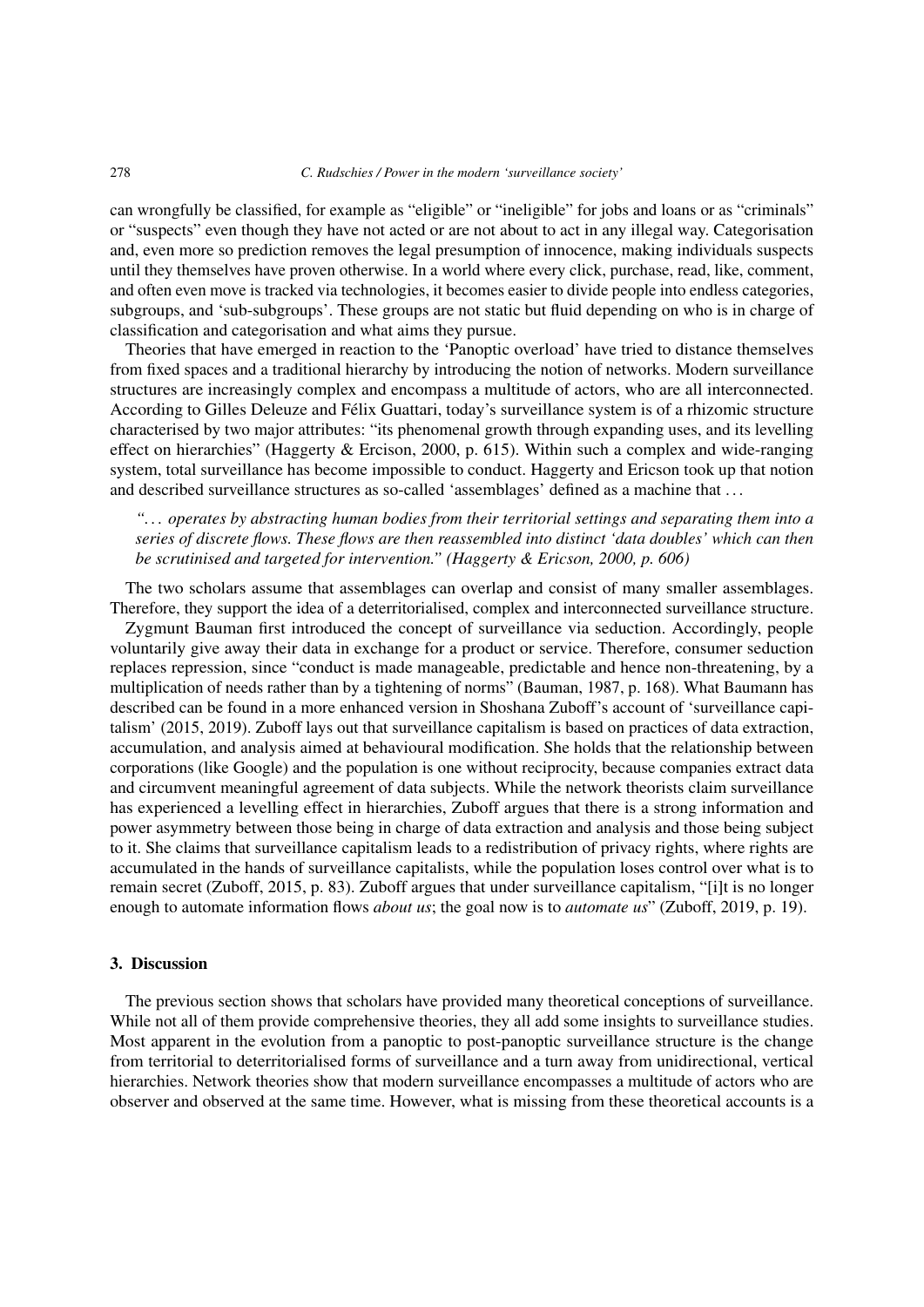more focused consideration of power relations and hierarchies in an age of modern digital technologies. Notably, some scholars have acknowledged that power relations still exist. For instance, Lyon noted that surveillance is always related to questions of power and its distribution (2007, p. 20). Haggerty claims that groups are differentially positioned to be able to exploit surveillance potentialities and social cleavages. He argues that hierarchies have changed but are still important in establishing and reinforcing social inequalities. (2006, p. 29) Yet, neither Lyon nor Haggerty have provided a more detailed account of power relations in surveillance practices. Zuboff then reintroduces power as a central notion of surveillance. Her theory, however, takes an overarching perspective, for it aims to explain a new economic-political system (Galič et al., 2017, p. 24), in which power domination of Big Tech plays a central role. Overall, the surveillance accounts presented here do not include a focused analysis of power relations.

Furthermore, existing theories often try to explain surveillance on a macro-level – that is: the societal or systemic level. However, a macro-level focus does not differentiate between the various actors that differ in their position, motives, capacities, and means. Since these are crucial factors influencing power relationships, a macro-level approach does not consider the fact that surveillance operations can take different scopes and effects depending on the actors in play. In order to be able to analyse the power relations and their implications in surveillance structures, it is therefore necessary to examine surveillance at a meso-level. Research at the meso-level studies the experiences of groups and the interactions between groups (Blackstone, 2012). There are several reasons, why such an approach is crucial in theorising surveillance.

First, the surveillance system has become wide and complex and is increasingly decentralised. In such a system, each meso-level actor shapes the organisational structure as well as the form different forms of surveillance can take. Moreover, as discussed above, meso-level analysis yields insights into the variation of motives, scopes, and mechanisms of surveillance. Third, a meso-level approach brings into focus the social dynamics or patterns of interaction. Fourth, insights from a meso-level analysis can disclose ethical and socio-political problems, for inequalities in the power distribution can lead to the violation of fundamental rights for certain groups. Therefore, focusing on a smaller unit of analysis is a crucial task in explaining modern surveillance.

## 4. Power in surveillance

This paper aims to provide some theoretical considerations and a methodological framework that focuses on the politics of surveillance. While politics can be defined in a variety of ways, in this paper it is understood as the science or practice of the distribution of power within a given community and the relationships within or between groups of people. Politics of surveillance, hence, concentrates on the power relationships between different actors involved in surveillance and tries to explain how far power is distributed in the surveillance system.

Power itself is a concept that is highly debated in the political science literature. Power has been theorised *inter alia* in terms of hegemony (Cox, 1993), pluralism (Dahl, 2005), elitism (Mill, 1958), and feminism (MacKinnon, 1983). Depending on the theory, power is defined as a means, a resource, or a position of will (Sadan, 2004). Max Weber, for instance, described power as "the probability that an actor within a social relationship would be in a position to carry out his will despite resistance to it" (ibid, p. 35). Others explain it as a "possibility of inducing forces" or "potential influence" (Raven, 1993, p. 228). Power, hence, refers to a potentiality or ability to influence others in a way that serves one's own interest or will. In this paper, it is assumed that the nature and scope of surveillance is influenced by power relationships, hence, the ability of actors to have an influence on others. This paper bases its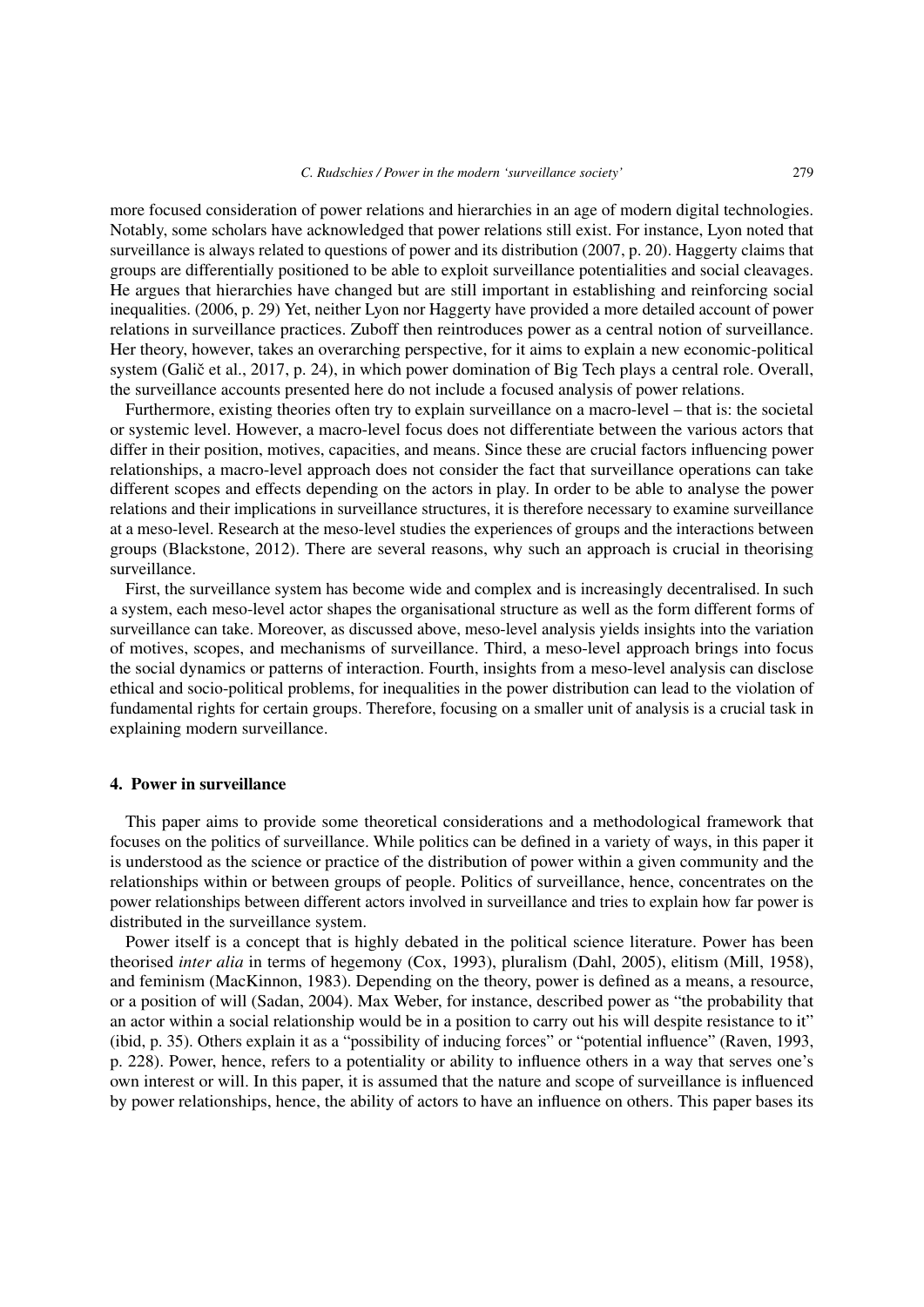#### 280 *C. Rudschies / Power in the modern 'surveillance society'*

considerations on the idea that there are three main determinants for power in the surveillance context of the modern digital world: i) power is enhanced via resources, since digital technologies play a major part as enablers and mediators of modern surveillance activities; ii) power is enhanced via an actor's position in the societal structure, as certain formal (or informal) positions in society may legitimise surveillance and the exertion of control (or may help in resisting surveillance); and iii) power is enhanced by influencing or determining the debate by defining the problem and controlling its framing, thereby deciding what is important or unimportant.

## 5. Theorising surveillance: Multidirectional hierarchies in an undefined sphere

Theorists like Deleuze, Guattari, Haggerty and Ericson convincingly described the surveillance structure as a network. While I argue that Deleuze's and Guattari's image of a horizontally spreading rhizome does not fully capture the scope of modern surveillance, the principal notion of a network is valid. Nevertheless, I suggest that the surveillance structure should be viewed as an undefined multidimensional sphere, in which actors are interconnected (reasons will be explained below). "Undefined" in this context means that it is not a closed system but open to expansion. The connections between the diverse actors do not all represent factual links, but can also be mere potential links that have not been activated yet (but could be activated anytime).

Haggerty and Ericson explained that "assemblages" consist of a multiplicity of heterogeneous objects, comprising "discrete flows of an essentially limitless range of other phenomena such as people, signs, chemicals, knowledge and institutions" (Haggerty & Ericson, 2000, p. 607). In my theoretical understanding, such a conception compounds surveillance entities (i.e., the actors within surveillance practices) with knowledge and data. Such a picture of an assemblage is not wrong *per se*, since actors and information are obviously linked. However, it makes an understanding of the organisation of a surveillance system more difficult.

Therefore, I suggest a different conception of a surveillance system that differentiates between actors and information. More precisely, in the sphere of surveillance there are what I call "conglomerates" of surveillance entities. These entities hold information about themselves and others (therefore are connected to certain information and data, but these remain on a different level in the background of this analysis). Basically, these conglomerates represent a corporation of certain surveillance actors. They overlap with others and can be found in diverse compositions. Furthermore, they comprise several layers. For instance, in the first layer are all actors from the same group. These may be corporate actors, state actors or citizens/consumers. For instance, the group of state actors could comprise *inter alia* the police, intelligence agencies, the military, and international political bodies. Actors of the same actor group usually have similar motives and means for their specific surveillance practices and, therefore, tend to be highly connected with each other. They can cooperate with each other for example by exchanging data, tools, and expertise. The second layer of the conglomerate then also comprises actors of different groups in cooperation (such as state and corporate actors). Such cooperation usually happens when these actors have the same or similar aims for observation or when the different actors realise that they can gain benefits for their own group only by collaborating with others, even though the aims might be different.<sup>[2](#page-5-0)</sup>

<span id="page-5-0"></span> $2$ Actors within the surveillance structure – whether from the same or different actor group – can in fact be in competition with each other (e.g., companies may compete in the market for consumer data (consumer surveillance) that they either use for their own business goals or use for gaining profit when selling this data to third parties). In these instances, rival actors may either use surveillance to gain a competitive advantage, which would infer that the potential connection or link between the actors is activated. Alternatively, when surveillance is not conducted between the competing parties, the link is simply inactive.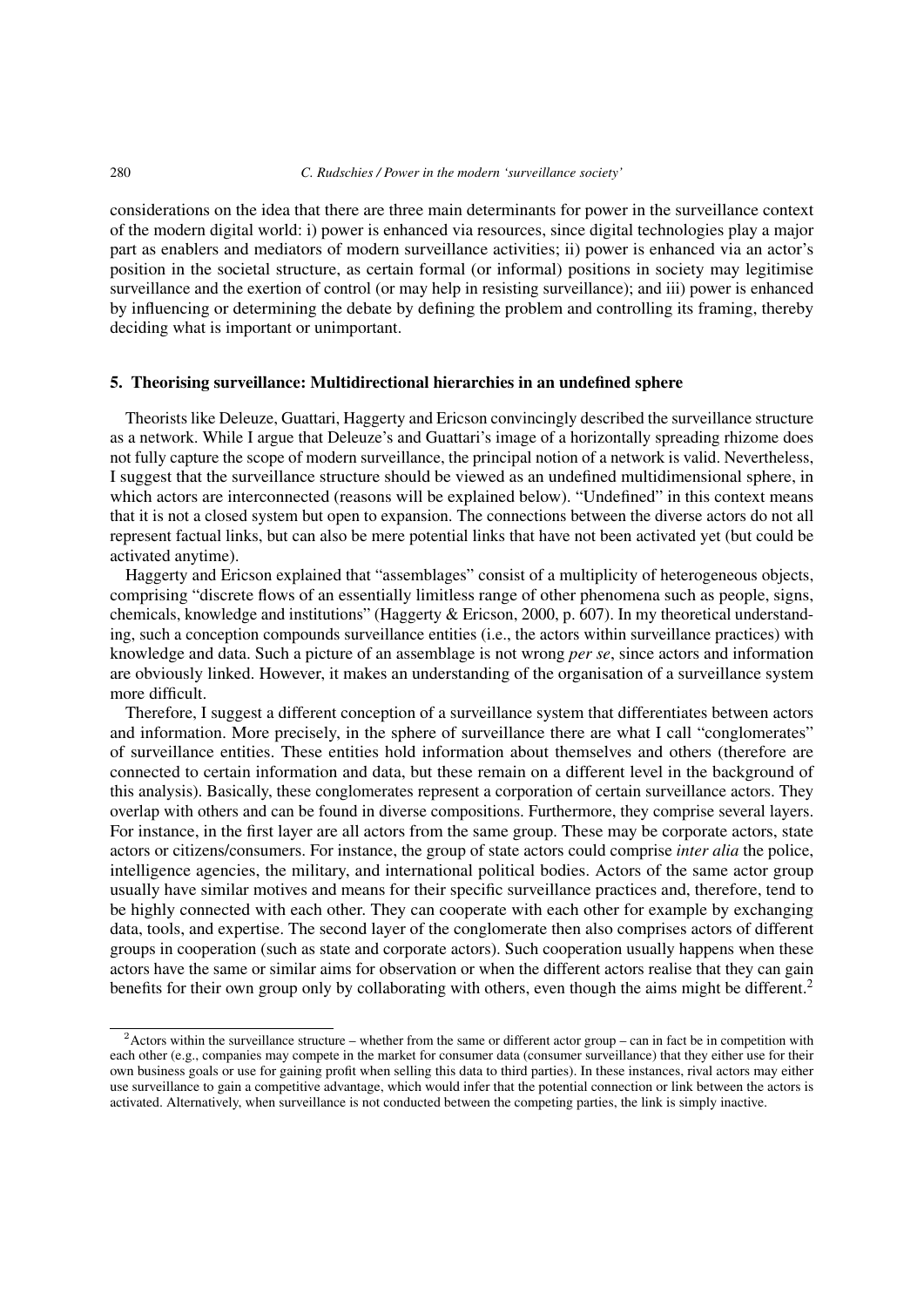It should be noted that the compositions of the conglomerates may change very fast.

Picturing the surveillance structure as an undefined multidimensional network with conglomerates operating at different levels differs from horizontal networks in two respects: First, the multidimensional character enables the simultaneous existence of a multitude of compositions of actors that bundle in the conglomerates, a capacity a horizontal network is limited in. Second, in a horizontally-spread network all nodes (actors) must be connected. However, I argue that actors are interconnected to varying degrees. Some connections are "tighter" than others, therefore, within the sphere one can detect different densities of the surveillance network. The more ties there are within a certain conglomerate and the stronger the ties are, the more dependent the actors are on each other. As discussed before, all actors involved in surveillance practices carry the role of the observer and the observed at the same time (Haggerty, 2006). Therefore, in a surveillance system there are always at least two ties connecting two actors, one for depicting the surveillance operations in direction of actor A and one depicting the surveillance operations in direction of actor B. Depending on the motives, capacities, and means, for instance, one tie can be stronger than the other and, thus, depict an enhanced power position in relation to the other.

In order to assess the power relations between different actors, in the next part of this paper, I make a first suggestion for an analytical and hence methodological framework by means of a list of questions serving as indicators that ought to be discussed and further developed by scholars within the field. These questions are divided into two groups: first, questions being posed out of the perspective of the observer, and second, questions being posed out of the perspective of the observed. Although there is not one single observer and one single observed in the overall surveillance structure, one can still make the distinction between 'watcher' and 'watched' when looking at relationships between two specific actors. As Lyon noted: "The fact that there are two parties, watcher and watched, is important but often overlooked." (2007, p. 3) To ask questions out of these two perspectives, therefore, gives valuable insights into the position, motives, purposes, capabilities, and tools that each actor has to conduct surveillance and exert influence over others (from the perspective of the observer) and, on the other hand, to hide, protect, or resist surveillance activities and influence (from the perspective of the observed). Obviously, one needs to do the assessment twice, putting actor A first in the position of the observer and then into the position of the observed. The net balance of the results will provide a picture of who is dominating in the relationship. Since the considerations made in this paper are currently only of theoretical nature and require the application in empirical cases, the indicators are formulated as hypotheses. Some of them may seem rather tautological, however their inclusion is necessary in order to provide a complete picture of the (potentially) differing power relations and thus enable a comprehensive meso-level analysis.

Moreover, it should be noted that the results of this analysis are only of qualitative character, since the answers to the questions cannot be easily quantified. However, this framework does not aim to provide the user with precise power levels in form of a number or rank, but shall only make clear that actors within the surveillance system are in different power positions and that hierarchies still exist. The main question that should stay in focus of the analysis is: How much power does the surveiller hold over the surveilled and how much power does the surveilled hold in order to avoid the surveillance? These questions must be answered for actor A being in the position of the observer as well as for being in the position of the observed. The sub-questions that are to be answered out of each of the two perspectives will offer insights into this main question. I will outline the sub-questions and explain – sometimes by using illustrative examples – what the respective question implicates.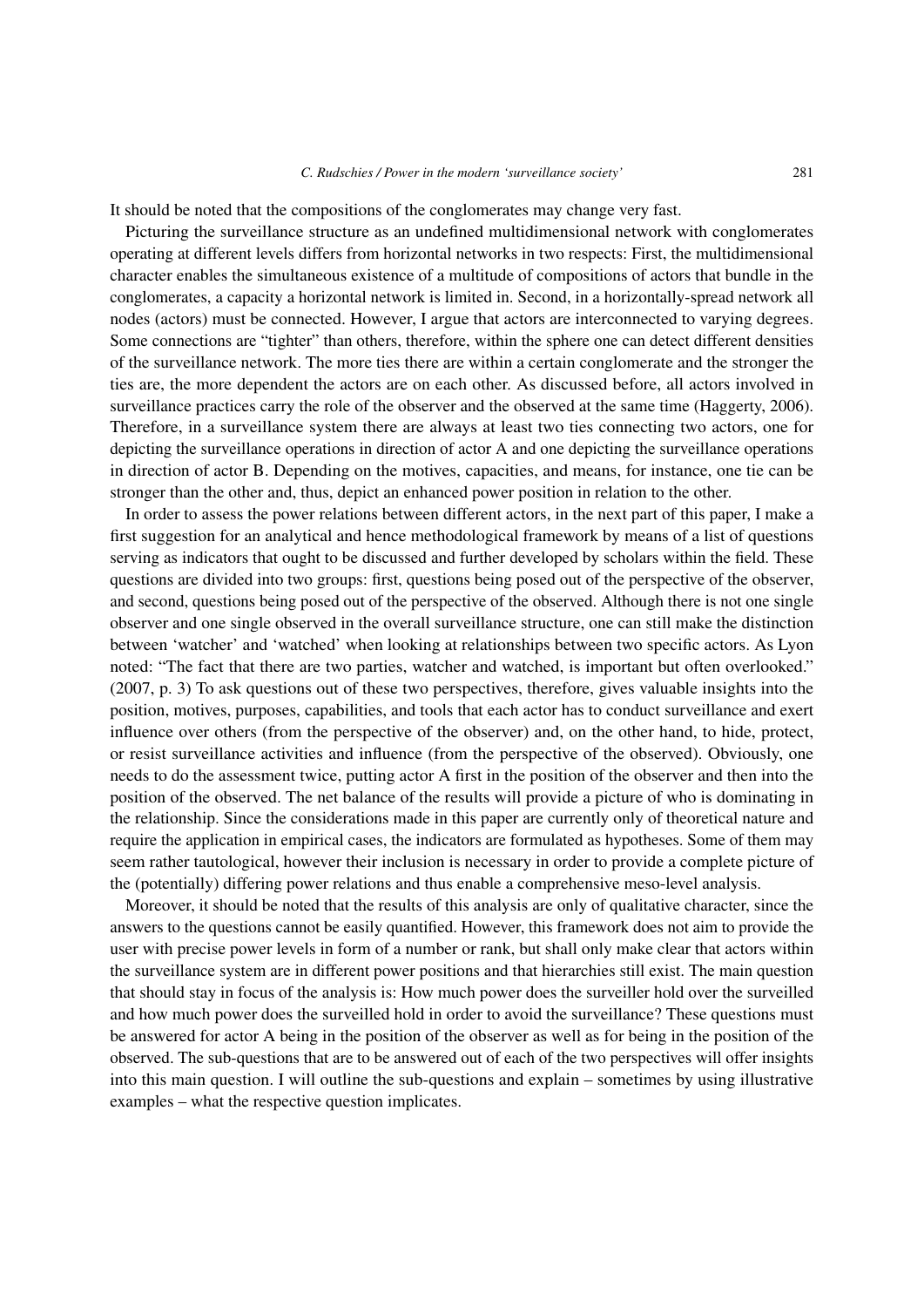## 6. Proposing a methodological framework

## *6.1. Power assessment: Observer*

### *How many and what kind of resources does the observer have?*

This question determines what kind of financial and personnel resources as well as resources in terms of expertise the observer can use. Having financial resources enables the observer to invest in staff, expertise/education, and the development as well as the acquirement of tools. Expertise is a resource that needs to be renewed constantly. With newly emerging technologies and surveillance operations, the observer needs to make sure to invest in gaining advanced expertise. For instance, Google (Alphabet), a company with vast amounts of resources, is able to invest in the best-skilled people, the development, and acquirement of tools as well as political influence (via lobbyism). The usage of these resources has in the past increased Google's power position because it is able to achieve (and keep) market dominance and, thereby, its (capitalist) surveillance scope.

*Indicator/Hypothesis*: The more resources the actor has, the higher tends to be his power level.

# *To what extent does the formal position of the observing actor give legitimacy to surveillance and the exercise of control of the observed?*

State actors are good examples to explain that some actors are in better positions to exert power because they are in a formal position of authority or of control of certain resources or information. Such formal positions can generate the ability to coerce or reward (Raven, 1993). National Intelligence Agencies for instance have the formal role and authority to safeguard the nation by using intelligence capacities. In these cases, other actors such as citizens or private entities like companies are in a weaker power position, because they do not have the same or a similar formal position. A citizen resisting the surveillance of such formal authorities may have little chances to make a claim against surveillance. Interesting empirical results may be gained when looking at the formal positions of state actors and private entities like companies. While state actors are in the formal position of authority and of control, it is often argued that some corporate actors such as Big Tech companies have acquired a factual position of power, because they control digital infrastructures and information by possessing massive amounts of data (Sætra et al., 2021; Fernandez et al., 2020; Hawley, 2021).

*Indicator/Hypothesis*: Actors being in a formal position of authority and control tend to have higher power levels.

#### *What tools does the observer have to collect, analyse, and use data about the observed?*

In addition to the resources described above, the observer receives considerable power by the usage of technologies, especially data processing tools. They enable the collection, analysis, and categorisation of information tailored for the observer's purposes even if data is collected in vast amounts. In an era of Big Data, information is in many instances collected for other purposes than surveillance, but provides immense potential for surveillance activities when fed into the right tools to process the data and put the insights gained from them to use. New technologies like AI open up new possibilities to analyse massive amounts of data hitherto impossible to process. Thereby, surveillance is decreasingly exercised with pre-determined targets. Rather, Big Data and AI enable surveillance of the masses to find the most promising and possibly even more targets for surveillance. (Eubanks, 2018) Using such technologies, hence, increases the power of the observer, since it makes data collection and analysis more efficient. As Lyon states: "Those who have the capacity to influence how people are classified and categorised tend to be in positions of greater power than those who do not." (2007, p. 26) This is because they do not only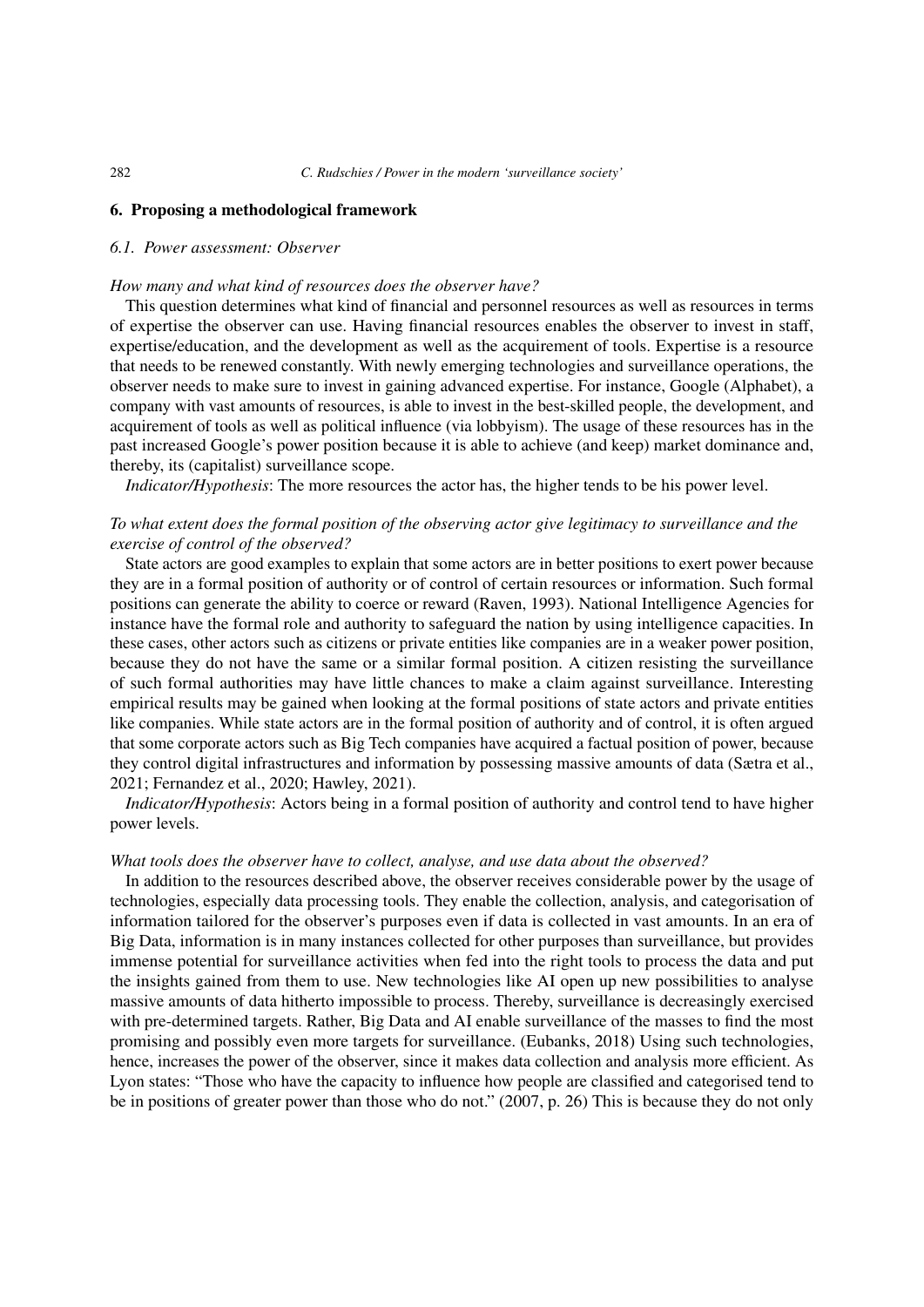decide who and what is to be observed, but also "what kind of data is being generated and in what form or format, how and where it is amassed and used, by whom, for what purpose, and for whose benefit" (Fischer & Streinz, 2021, p. 4) as well as how the insights from that data are interpreted. Fischer and Streinz call this the 'power to datafy' (ibid).

*Indicator/Hypothesis*: The better, more advanced, and far-reaching the tools used for surveillance practices, the higher tends to be the observer's power level.

## *What motive does the observer have to conduct surveillance?*

Surveillance can be used for purposes such as to influence, manage, protect, direct, manipulate, make profit, or control. The motives for surveillance are, thus, manifold. Nevertheless, depending on the motive, surveillance can take different forms and have more or less severe effects. The severity of effects is determined *inter alia* by the extent to which surveillance influences individuals in their life or life decisions. For example, when corporations use consumers' data for product improvement, the effect might be rather minor or even benefit the observed. However, if corporations exploit vulnerabilities like emotional states or economic deprivation to sell products or services a consumer might not choose otherwise, the motive changes to manipulation. Even more severe effects may occur when watchers have motives of control. For instance, public administrations are increasingly using automated decision-making (ADM) tools to determine who receives social benefits. Such motives have considerably more influence on an individual's life, since people might be excluded from receiving services their well-being may be dependent on (see, e.g., de la Garca, 2020). An interesting empirical case is the Danish government's ADM system *Udbetaling Danmark* that was set up to centralise the payment of welfare benefits and that has access to personal data of millions of citizens. The system was found to conduct "systematic surveillance" and to pay 325.000 households lower housing benefits than they were entitled to. After these revelations, the public discussed the "UDK's power" intensively (Chiusi et al., 2020, pp. 49–50).

*Indicator/Hypothesis*: Depending on the motive, the effects of surveillance can be more or less severe.<sup>[3](#page-8-0)</sup> The more severe the effects of surveillance are, the higher tends to be the power level of the observer.

# *For what (additional) purposes can the observer use the data? In how far can data be abused, meaning used for other purposes than those officially declared to?*

Even though surveillance operations are usually declared to have one specific purpose, modern surveillance is marked by a process of repurposing often conducted behind the scenes. Innes (2001) called this process 'function creep', whereby "devices and laws justified for one purpose find new applications not originally part of their mandate" (Haggerty & Ericson, 2006, p.18). For example, whereas black boxes in cars initially functioned to deploy airbags during a crash, they are now also used for criminal investigation collecting data *inter alia* on speed or whether the seatbelt was fastened. (ibid) Such processes are worrisome, as they often happen via unpublicised bureaucratic reforms, therefore, lacking transparency and accountability. Therefore, people would need to regularly check laws, terms and conditions as well as privacy settings of the services they use in order to stay informed about the changes undertaken – a task almost impossible to fulfil as an ordinary citizen/consumer. In recent years repurposing has become current practice also across companies and other actors. Data collected by one party is sold or shared with third parties who might use the data for completely different purposes, a process often unknown to the data subject. These additional or changed purposes might go beyond the agreement that the individual has

<span id="page-8-0"></span> $3$ It should be noted that an assessment of the severity of risk or harm may be challenging in certain instances, since many harms such as rights violations cannot easily be quantified and are subject of interpretation.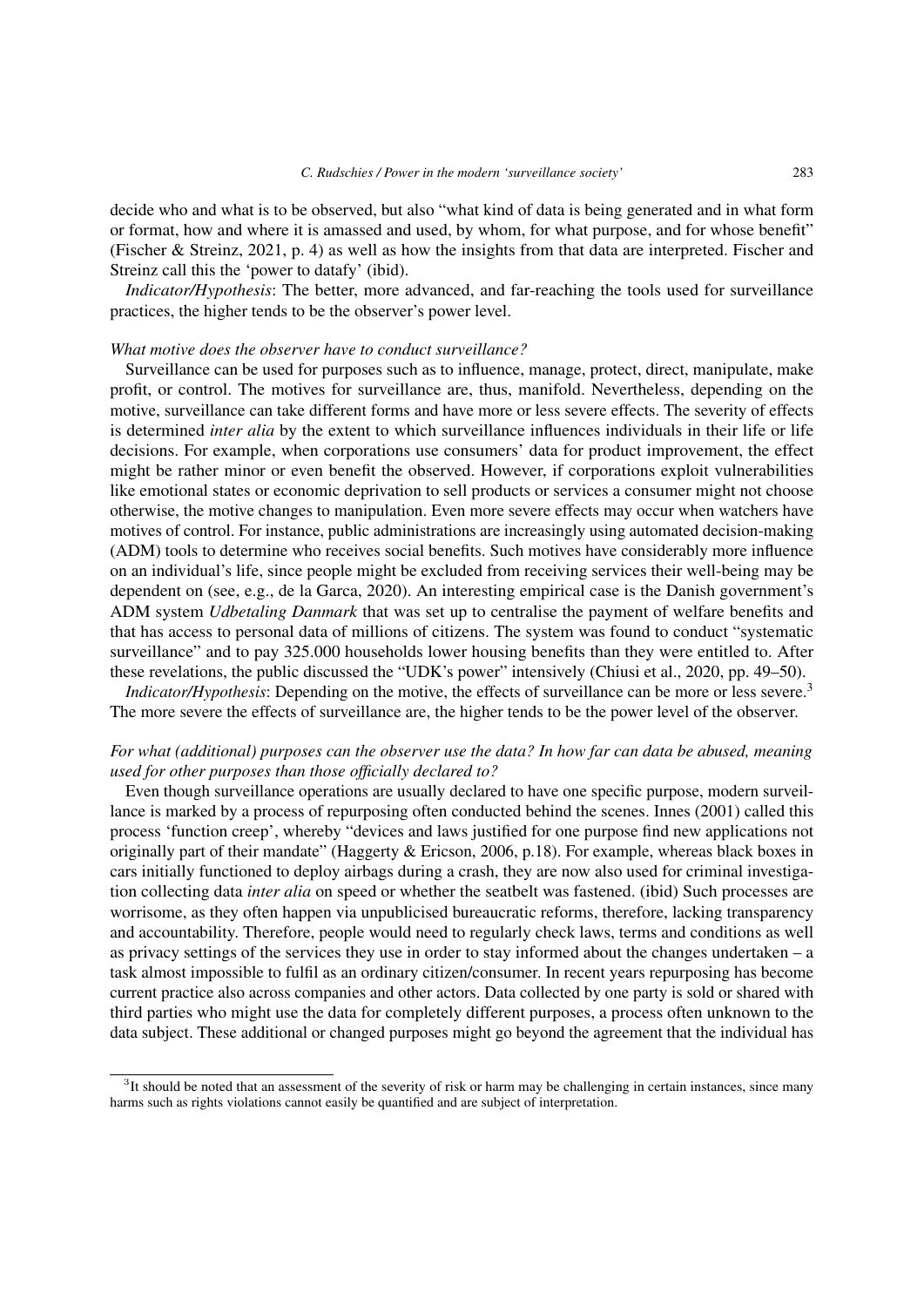#### 284 *C. Rudschies / Power in the modern 'surveillance society'*

consciously made with the surveilling entity. This increases the risk that surveillance practices are abused for purposes unwanted to the observed and, hence, gives the observer a significant amount of power. (See an empirical case study of data brokers and the imbalance of power vis-à-vis consumers in Crain, 2018.)

*Indicator/Hypothesis*: The less transparent it is for what purposes surveillance activities are used and the more purposes are changed and added, the higher tends to be the observer's power level.

# *In how far is the surveiller capable of connecting with other observers and receive more data? In how far is he able to centralise surveillance operations?*

Centralisation is a process to combine forces and is, thus, power enhancing. Whereas centralisation often means that power lies in one single authority, centralisation can also signify that several actors engage in cooperation and are, thus, able to achieve higher or other aims. Since the surveillance structure is no longer monopolistic, centralisation in surveillance operations is limited to the latter form. Consequently, if surveillance actors cooperate for example by exchanging data, expertise, and tools, they expand their surveillance power. They have higher sums of financial resources and they multiply the purposes of surveillance by giving collected data to other actors who might use them for different aims. Collection and selection processes, therefore, only need to be conducted by one instead of many actors simultaneously. Cooperation by corporate actors can also lead to higher market shares or when citizens join forces with civil society organisations, collaboration may increase power through heightened public visibility and pressure.

*Indicator/Hypothesis*: The more centralised surveillance operations are and the more actors cooperate with each other, the higher tends to be the observer's power level.

# *6.2. Power assessment: Observed*

# *In how far does the watched cooperate in his surveillance? What role do seduction and voluntary action play in the surveillance conducted?*

Surveillance works best with the cooperation of those who are subject to it (Lyon, 2007, p. 27). Therefore, in order to conduct surveillance as effectively as possible, observers have acquired new means for surveillance. In the commercial realm, surveillance works with a process of 'seduction' (Bauman, 1987) and behavioural manipulation (Zuboff, 2015). People voluntarily give away their data because they receive a product, service, or other benefit for it. Therefore, they are 'seduced' to cooperate in the surveillance practice. According to Lyon, it depends on the level of knowledgeability and willing participation how well surveillance works. He describes knowledgeability as the ability to be aware about the surveillance and to react to it in ways that could at least mitigate whatever negative effects are believed to be present (2007, p. 27). If the level of knowledgeability is low and the level of willing participation rather high, people voluntarily cooperate in the surveillance activities and, consequently, give more power to the observer.

*Indicator*: The more the observed voluntarily or unconsciously cooperates with the observer, the higher tends to be the observer's power level.

# *In how far does the formal or informal position of the observed actor help in hiding from or resisting surveillance?*

Contrary to the ability to exert influence via a formal position of authority and control, it is also possible that formal or informal positions may help in hiding from or resisting surveillance. Due to their formal position, journalists for instance are protected from certain forms of surveillance in order to safeguard a free press and protect them from state intervention and control. Thus, journalists as well as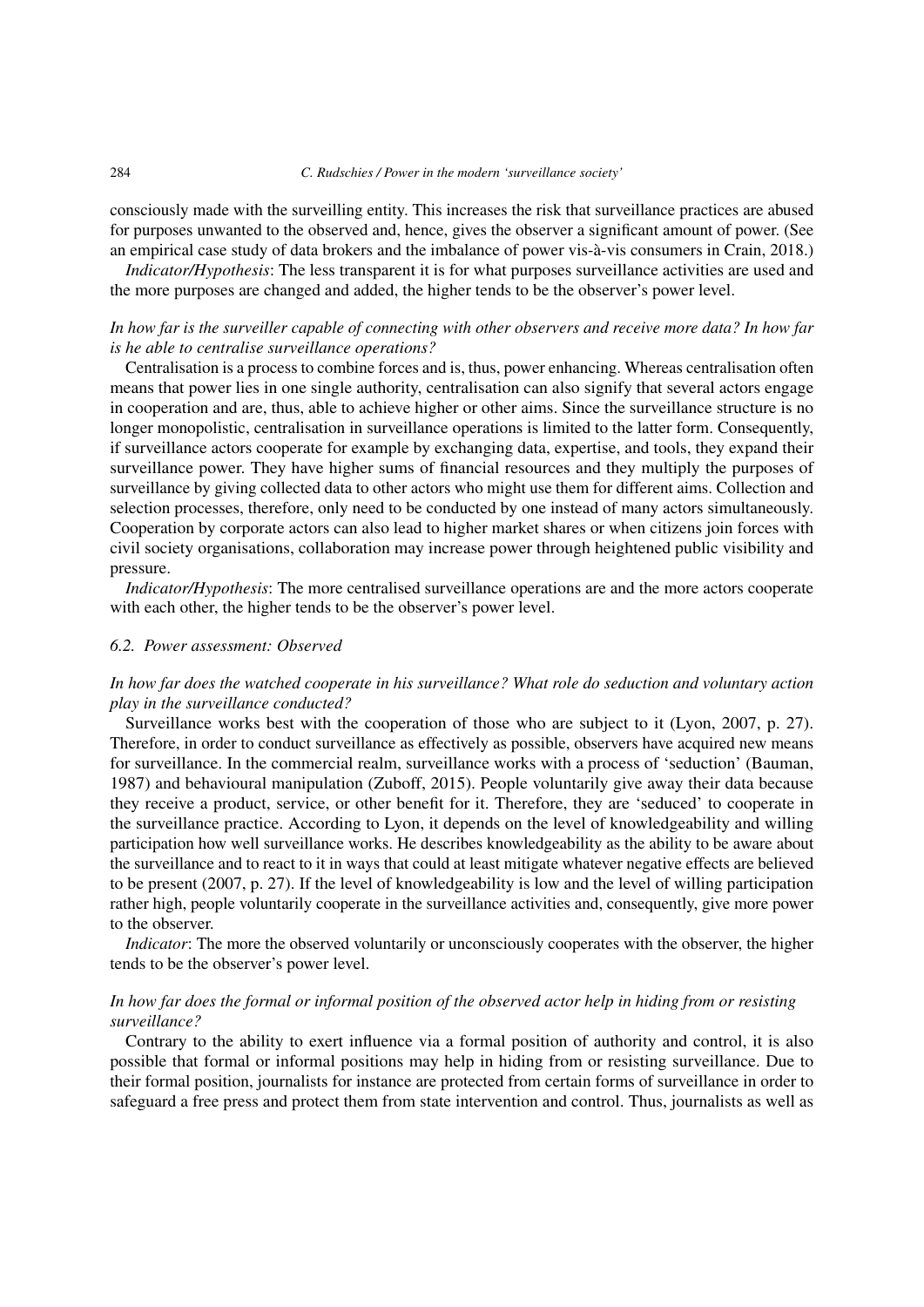their informants are formally in a position to enjoy some form of secrecy and privacy. The revelations about the Pegasus spyware in 2021 led to a massive outcry that journalists and their informants may not be safe from surveillance by state actors leading to the call to protect the free press (Di Salvo, 2021; One Free Press Coalition, 2021). On the other hand, it may be exactly informal positions that may generate an advantage to hide and resist surveillance. For instance, individuals without a formal position of authority may be better able to hide behind digital profiles or pseudonyms and use digital technologies to hide in the masses and avoid directed surveillance.

*Indicator/Hypothesis*: Actors being in certain formal or informal positions may have higher abilities (power) to hide from or resist surveillance operations.

#### *What means does the surveilled have to avoid, refuse, or fight surveillance?*

Instead of cooperating with the watcher, the watched could theoretically avoid or refuse surveillance. In order to do so the observed requires the possibility of opting out of surveillance operations. Theoretically, surveillance exercised by companies could be avoided. However, in modern times such an opt-out seems nearly impossible, as many products and services are needed in everyday life situations such as work, social life, and bureaucracy and are, thus, paramount for social and public participation.

Instead of avoiding or refusing surveillance there is also the option of resisting or fighting surveillance. There are several kinds of resistance: political resistance in form of demonstrations, petitions and pro-privacy advocacy groups; everyday resistance as a form of circumventing surveillance (Gilliom & Monahan, 2012); and technological protection in form of *inter alia* firewalls, software that detects viruses and spyware on the devices, protection from hackers, the usage of external servers, the changing of one's own IP-address, and the utilisation of fake accounts. Producing 'data noise' to conceal one's true identity, preferences, and behaviour online is also a form of surveillance resistance. Furthermore, protective measures require knowledge, skills, and resources. Hence, depending on the endowment with these resources some actors are better able to resist or protect themselves from surveillance than others. An example of political resistance is the "*Reclaim your Face*" campaign against facial recognition and other biometric identification technologies led by a number of civil society organisations across Europe,[4](#page-10-0) whose demands have been taken up by the European Parliament (European Parliament, 2021).

*Indicator/Hypothesis*: The more means an actor has to resist or protect themselves from surveillance practices, the higher tends to be his power level.

## *In how far is the observed able to centralise resistance forces against the surveiller?*

This question aims at the countermovement to centralisation of surveillance operations. Just as centralisation of surveillance measures can increase the power of the observer(s), centralisation in resistance forces can augment the power of the observed. However, centralisation is dependent on the mobilisation of people. Whereas there are some pro-privacy groups, internet platforms, and alternative service providers offering surveillance-resistant products/services, they usually lack effects of mobilisation. Due to the network effect, companies like Whatsapp (under the head of Facebook) have been successful in binding users to their service, for there is no use in utilising an alternative more privacy-friendly service provider if friends and family do not switch, too. In social and political movements, the problem of mobilisation is even greater. People are usually hard to be motivated to actively fight against certain processes, especially when they regard them as being futile or normal. Furthermore, mobilisation also requires resources. State actors and corporate actors therefore have an advantage compared to individuals

<span id="page-10-0"></span><sup>&</sup>lt;sup>4</sup>Information on the campaign available at: https://reclaimyourface.eu/.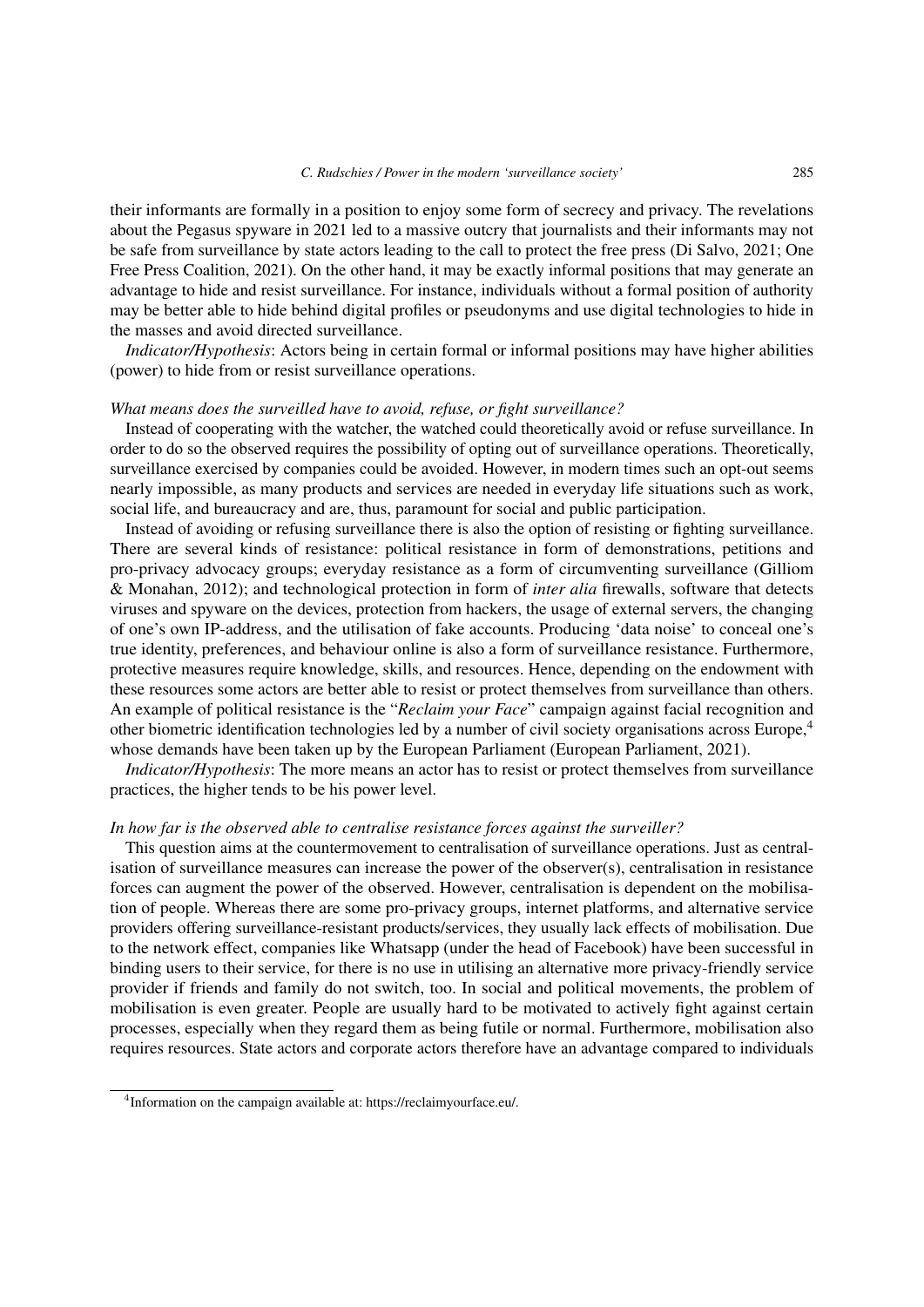#### 286 *C. Rudschies / Power in the modern 'surveillance society'*

or civic organisations, since they have more means available to mobilise and hence centralise resistance forces against surveillance directed at them.

*Indicator/Hypothesis*: The more means the observed has to centralise resistance forces against surveillance, the higher tends to be his power level.

#### *What is the degree of transparency of the surveilled?*

Although surveillance operations are usually conducted for one specific purpose by one actor and, therefore, generate only partial information, the multiplicity of actors exercising surveillance makes the surveilled increasingly transparent. The sum of all surveillance activities combined, hence, determines the degree of transparency. As we have discussed before, there is a trend to increasingly integrate surveillance operations. Thus, the higher the degree of transparency, the higher is the risk that information and data can be combined and, hence, that the effects of anonymisation of data slowly diminish. Furthermore, Big Data enables to generate highly sensitive information about people even from non-personal data. This gives the observing entities more information and hence increased power over the observed.

*Indicator/Hypothesis*: The more surveillance operations an object is exposed to, the lower tends to be his power level.

# *In how far is it transparent for the surveilled how he is surveilled, what kind of data is collected, how it is used and for what purposes?*

One of the most severe problems in the surveillance debate is that modern day surveillance mainly happens without sufficient transparency for the subjects of surveillance. Where surveillance operations are opaque, it is not possible to know about (the scope of) surveillance, let alone check and control the observers or resist surveillance. In the realm of security, access to information is most often limited for reasons of 'national security' – a narrative commonly employed in the surveillance debate. Consequently, the public or even control organs of national parliaments cannot effectively check and control security agencies. In the commercial realm, motives and practices of surveillance are often hidden in complex legal texts, such as terms and conditions or privacy policies. Although the European Union's General Data Protection Regulation (GDPR) has aimed to improve transparency concerning data collection and processing, privacy policies and informed consent pop-ups online sometimes remain nibulous or are even deliberately designed to circumvent an informed choice of users. Consequently, people are still not always properly informed what data is given away for what purposes. With a lack of transparency about surveillance operations observers can hide their intentions, which increases the possibility for repurposing and abuse.

*Indicator/Hypothesis*: The lower the level of transparency for surveillance subjects, the lower the power of the observed tends to be.

# 7. Conclusion

This paper has addressed two major goals. First, it has offered some reflections on surveillance theory by suggesting that surveillance needs to be analysed from a meso-level perspective and needs to incorporate the examination of power relations in surveillance structures. Second, it has aimed to move from abstract theory to methodology.

Existing surveillance theories have described territorial, centralised surveillance systems with unidirectional hierarchies (Foucault's Panopticon), have distanced themselves from hierarchical structures in surveillance networks or assemblages, and have focussed on the broader impacts of surveillance capitalism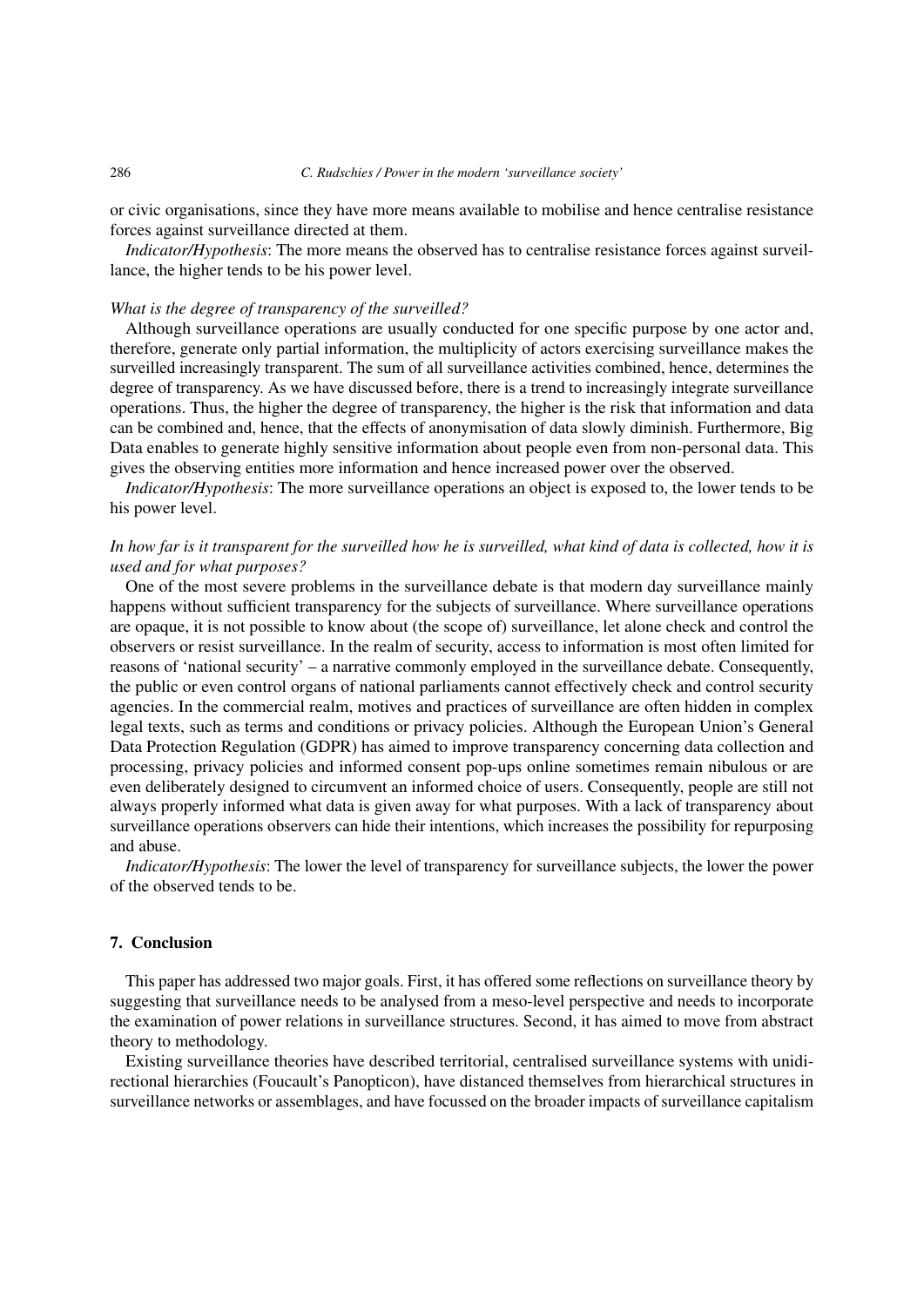in the wider political economy. While all of these conceptions bear some validity, they are missing a focused consideration of power relations at the group-level in a modern digital age. Therefore, this paper has tried to offer a theoretical account of surveillance that incorporates these two issues. Consequently, it has described a surveillance system that is structured in an undefined multidimensional sphere, where actors are all potentially linked in a network. Factual (so used or activated) linkages can differ in their strength depending on the power relation. So-called conglomerates constitute dense connections of certain actors who cooperate in an attempt to increase their surveillance potentialities. Potential links can be activated anytime, characterising the expansionary nature of the system.

Moreover, in order to move from theory to empirical analysis, this paper has proposed a methodological framework for the analysis of power relations in surveillance systems. Different actors are crucial determinants for the form of surveillance and the impacts surveillance can have. Depending on their motives and means, observers have different capabilities and capacities to exploit the surveillance potentialities. Therefore, by evaluating these capacities one can determine the differences in power levels and, hence, the dominating actor in each power relationship. It shows that some actors have considerably more power than others and that surveillance, hence, differs depending on the actor in play. Therefore, it is argued in this paper that hierarchies are still important albeit in a different manner. Hierarchies are no longer unidirectional but multidirectional. Every actor is simultaneously observer and observed.

Highly unbalanced power relations are always problematic, since they bear the threats of domination, manipulation, and abuse. The watcher becomes a powerful actor being responsible for potential discrimination, exclusion, and possibly even charge of crime – be it on grounds of truth or error. This poses ethical, political, and socioeconomic challenges, for these processes bear the potential that fundamental rights and values are violated. As Zuboff argues, modern surveillance has led to an unequal distribution of rights, where the powerful enjoy rights while the powerless are deprived of them (2015, p. 83). Vulnerable groups are most often the one's with the least amount of power and will, hence, be the ones most likely to be affected. In order to understand how power shapes the distribution of rights, it is of utter importance to identify the strong and weak powers within the surveillance system and be able to provide solutions for their regulation or protection. The methodological framework proposed here may offer the basis for conducting such an assessment. However, to validate the accuracy and usefulness of the theoretical ideas and the methodological framework, empirical case studies should now follow. Furthermore, the framework should be open to further discussion and development with scholars within the field.

## Acknowledgments

The author would like to thank Prof. Dr. Ingrid Schneider for her feedback, advise, and encouragement.

#### References

Allen, M. (1994). 'See you in the city!' Perth's Citiplace and the space of surveillance. In Gibson, K., & Watson, S. (eds.). *Metropolis Now: Planning and the Urban in Contemporary Australia*. Australia: Pluto Press, pp. 137–147.

Bogard, W. (2006). *Surveillance assemblages and lines of flight*. In: Lyon, D. (ed.). Theorizing surveillance. Routledge, pp. 97–122.

Boyd, D., & Crawford, K. (2012). Critical questions for big data: Provocations for a cultural, technological, and scholarly phenomenon. *Information, Communication & Society*, *15*(5), 662–679.

Clarke, R. (1988). Information technology and dataveillance. *Communications of the ACM*, *31*(5), 498–512.

Clarke, R. (1993). The digital persona and its application to dataveillance. *The Information Society*, *10*(2).

Chiusi, F., et al. (2020). Automating Society Report 2020. Algorithm Watch, Bertelsmannstiftung.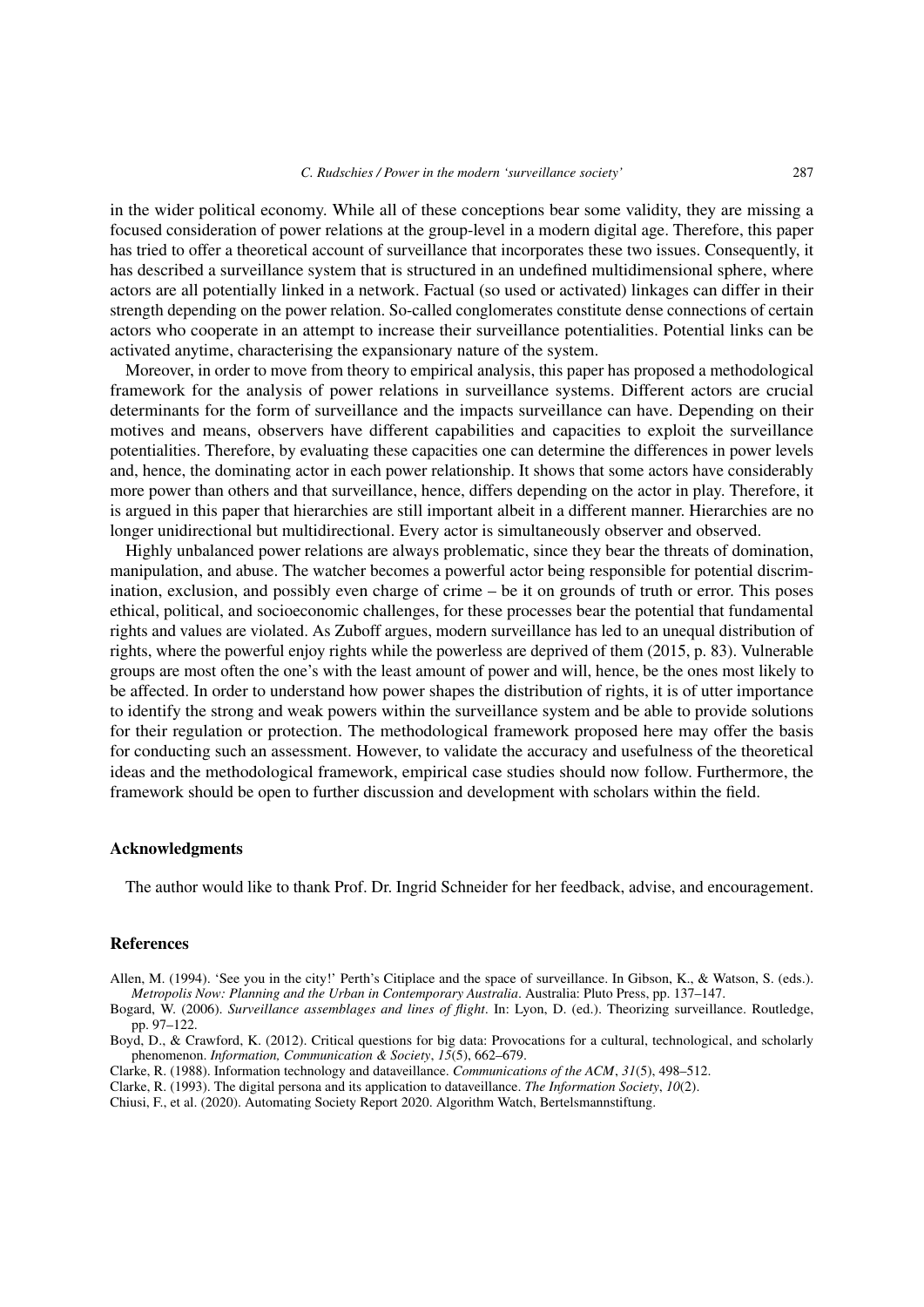- Cox, R.W. (1993). Gramsci, Hegemony and International Relations: An Essay in Method. In Gill, S. *Gramsci, Historical Materialism and International Relations*. pp. 49–66.
- Crain, M. (2018). The limits of transparency: Data brokers and commodification. *New Media & Society*, *20*(1), 88–104.

Dahl, R.A. (2005). *Who governs?: Democracy and power in an American city*. Yale University Press.

Danaher, G., Schirato, T., & Webb, J. (2000). *Understanding Foucault*. Sage.

- De la Garca, A. (2020). *States' Automated Systems Are Trapping Citizens in Bureaucratic Nightmares With Their Lives on the Line*. Time. Available at: https://time.com/5840609/algorithm-unemployment/.
- Deleuze, G., & Guattari, F. (1987). Introduction: rhizome. *A thousand plateaus: Capitalism and schizophrenia*, 3–25.
- Di Salvo, P. (2021). "We Have to act Like our Devices are Already Infected": Investigative Journalists and Internet Surveillance. *Journalism Practice*, 1–18.
- European Parliament (2021). Use of artificial intelligence by the police: MEPs oppose mass surveillance. European Parliament Press Room. Available at: https://www.europarl.europa.eu/news/en/press-room/20210930IPR13925/use-of-artificialintelligence-by-the-police-meps-oppose-mass-surveillance.
- Fernandez, R., Adriaans, I., Klinge, T.J., & Hendrikse, R. (2020). The financialisation of Big Tech. *SOMO (Stichting Onderzoek Multinationale Ondernemingen)*.
- Foucault, M. (1979). *Discipline and punish: the birth of the prison*. New York: Vintage Books, Part three: Discipline, 135–228.
- Friedman, B., & Nissenbaum, H. (1996). Bias in computer systems. *ACM Transactions on Information Systems (TOIS)*, *14*(3), 330–347.
- Galič, M., Timan, T., & Koops, B.J. (2017). Bentham, Deleuze and beyond: An overview of surveillance theories from the panopticon to participation. *Philosophy & Technology*, *30*(1), 9–37.
- Gill, S. (1995). The global panopticon? The neoliberal state, economic life, and democratic surveillance. *Alternatives: Global, Local, Political*, *20*(1), 1–49.
- Gilliom, J., & Monahan, T. (2012). Everyday Resistance. In Lyon, D., Ball, K., & Haggerty, K.D. *Routledge Handbook of Surveillance Studies*. Routledge.
- Gutting, G. (2013), *Michel Foucault*. The Stanford Encyclopedia of Philosophy, Edward N. Zalta (ed.). Retrieved March 14, 2014 from http://plato.stanford.edu/archives/sum2013/entries/foucault/.
- Groombridge, N. (2002). Crime control or crime culture TV? *Surveillance and Society*, *1*, 30–36. http://www.surveillance-andsociety.org/articles1/cctvculture.pdf.
- Hackley, C. (2002). The panoptic role of advertising agencies in the production of consumer culture. *Consumption, Markets and Culture*, *5*(3), 211–229.
- Haggerty, K.D. (2006). *Tear down the Walls: On Demolishing the Panopticon*. In Lyon, D. (ed.). Theorizing surveillance. Routledge, pp. 23–45.
- Haggerty, K.D., & Ericson, R.V. (2006). *The new politics of surveillance and visibility*. University of Toronto Press.
- Haggerty, K.D., & Ericson, R.V. (2000). The surveillant assemblage. *The British Journal of Sociology*, *51*(4), 605–622.
- Hawley, J. (2021). *The Tyranny of Big Tech*. Simon and Schuster.
- Koskela, H. (2004). Webcams, TV Shows and Mobile phones: Empowering Exhibitionism. *Surveillance & Society*, 2.
- Los, M. (2006). *Looking into the future: surveillance, globalisation and the totalitarian potential*. In Lyon, D. (ed.). Theorizing surveillance. Routledge, pp. 69–94.
- Lyon, D. (2003). *Surveillance as social sorting: Privacy, risk, and digital discrimination*. Psychology Press.
- Lyon, D. (ed.). (2006). *Theorizing surveillance*. Routledge.
- Lyon, D. (2007). *Surveillance studies: An overview*. Polity.
- Lyon, D. (2014). Surveillance, Snowden, and big data: Capacities, consequences, critique. *Big Data & Society*, *1*(2), 2053951714541861.
- Mann, S., Nolan, J., & Wellman, B. (2003). Sousveillance: Inventing and using wearable computing devices for data collection in surveillance environments. *Surveillance and Society*, *1*, 331–355.
- Mathiesen, T. (1997). The viewer society michel foucault's panopticon' revisited. *Theoretical Criminology*, *1*(2), 215–234.
- One Free Press Coalition (2021). Press freedom threatened by global use of spyware. In *Deutsche Welle Online*. Available at: https://www.dw.com/en/press-freedom-threatened-by-global-use-of-spyware/a-59361580.
- Poster, M. (1995). *The Second Media Age*. Cambridge: Polity Press.
- Rogers, R. (2008). Consumer technology after surveillance theory. *Mind the screen: Media concepts according to Thomas Elsaesser*, 288–296.
- Sætra, H.S., Coeckelbergh, M., & Danaher, J. (2021). The AI ethicist's dilemma: fighting Big Tech by supporting Big Tech. *AI and Ethics*, 1–13.
- Zuboff, S. (2015). Big other: Surveillance capitalism and the prospects of an information civilization. *Journal of Information Technology*, *30*(1), 75–89.
- Zuboff, S. (2019, January). Surveillance capitalism and the challenge of collective action. In *New labor forum* (Vol. 28, No. 1, pp. 10–29). Los Angeles: SAGE Publications.